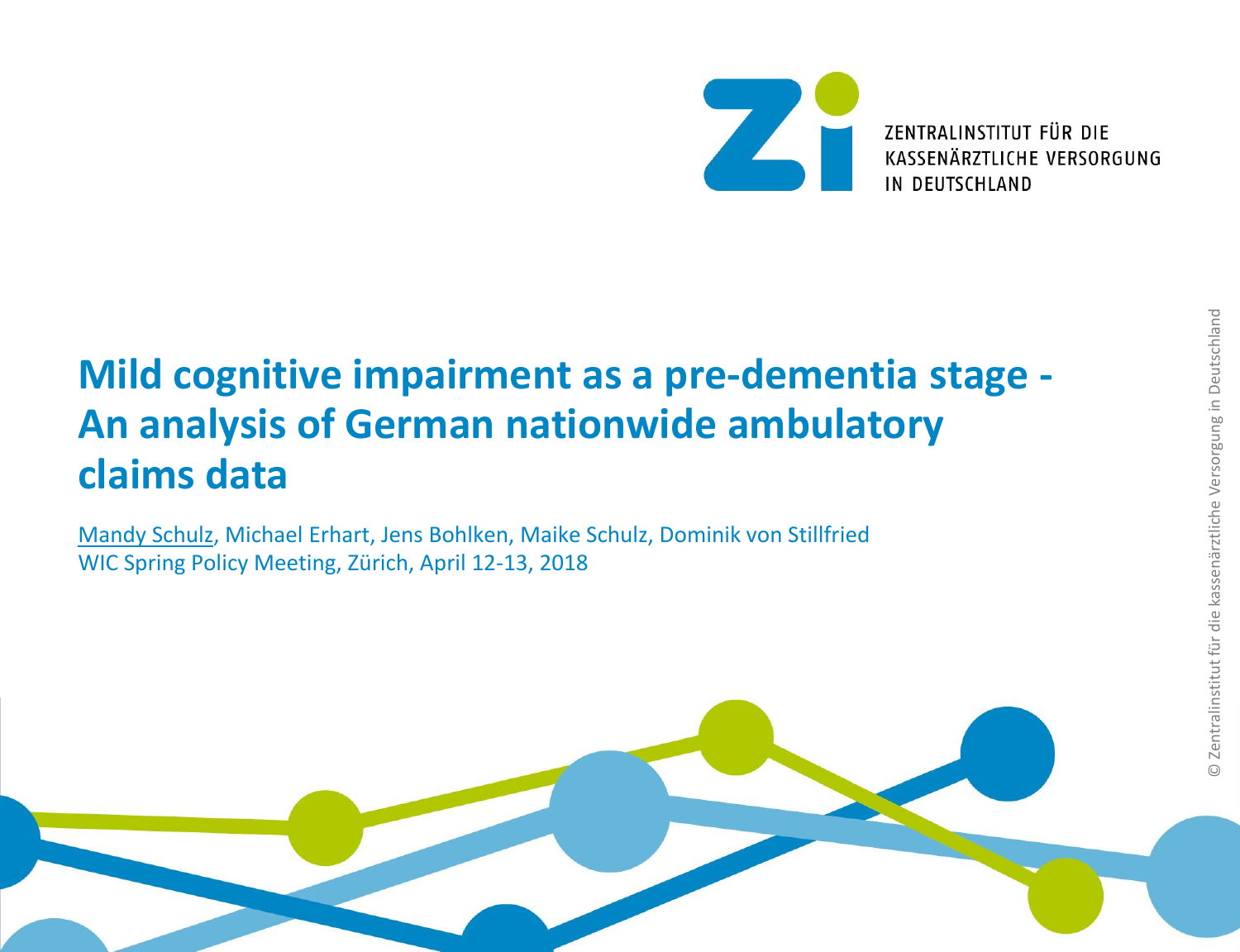## **Background**

- Mild cognitive impairment (MCI)
	- noticeable decline in cognitive functioning beyond normal changes due to age
	- Assumed to signal pre-dementia stage



- No clear treatment for MCI, focus on therapies to decrease risk of progression to dementia
- Prevalence of MCI 3% to 42%, rate of conversion to dementia 23% to 47%

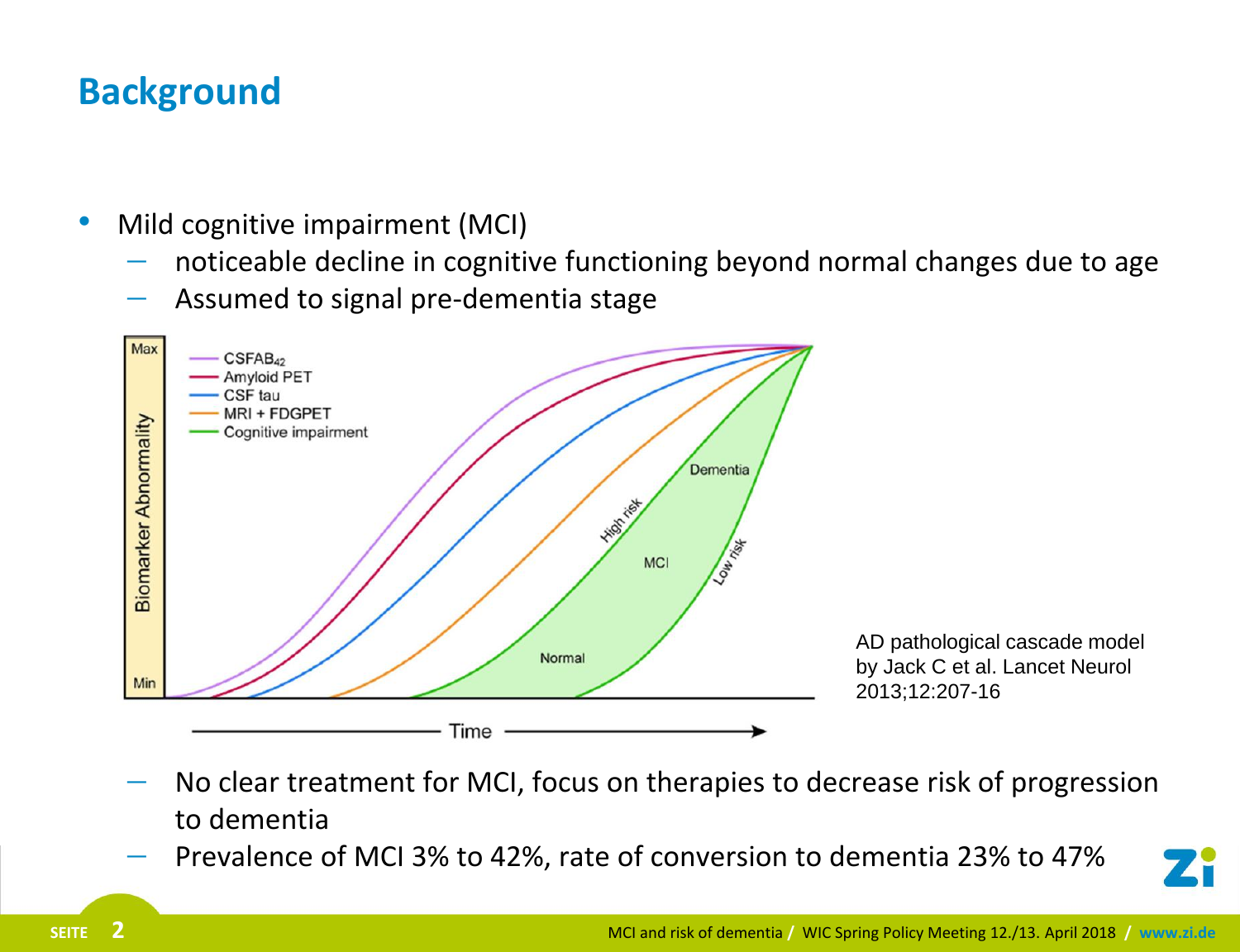### **Study questions**

- What is the prevalence and incidence of MCI in German population of statutory health care insurees ( $\approx$  90% of entire German population) ?
- To what extend is incident MCI associated with risk of developing dementia?
- Is there variation by region?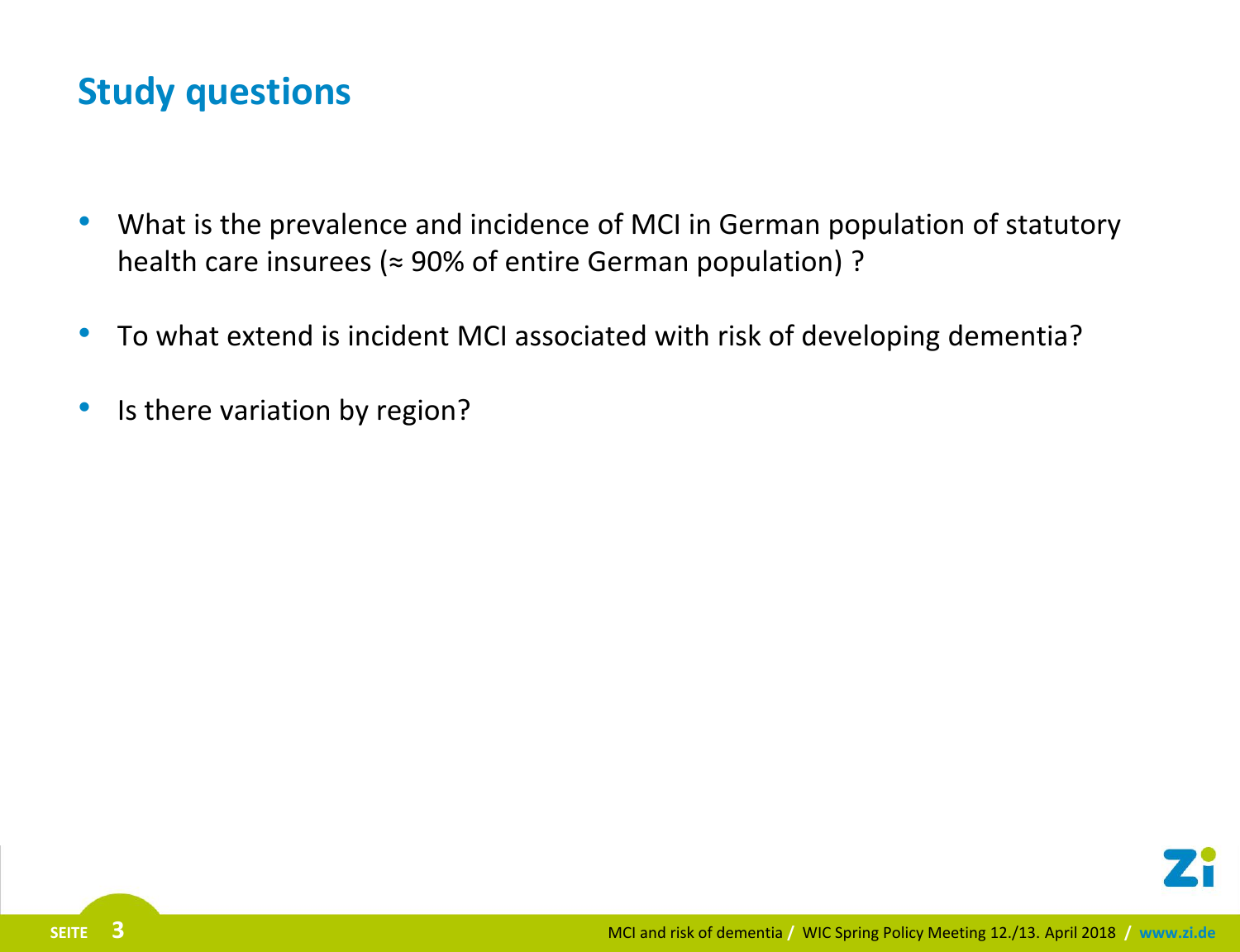### **Methods**

- Data source
	- $-$  German nationwide claims data on ambulatory physician services
- Study polulation
	- $-$  All statutory health care insurees aged 40+ years in 2010 (baseline)
	- $-$  Free of dementia in 2009 and 2010, free of MCI in 2009
	- $-$  Exposure: newly diagnosed MCI in 2010
	- $-$  Outcome: Dementia diagnosis until end of 2014 (follow-up)
- Statistical analysis
	- $-$  Incidence rates of MCI across ASHIP-regions (Associations of Statutory Health Insurance Physicians)
	- Cox's Proportional Hazards model

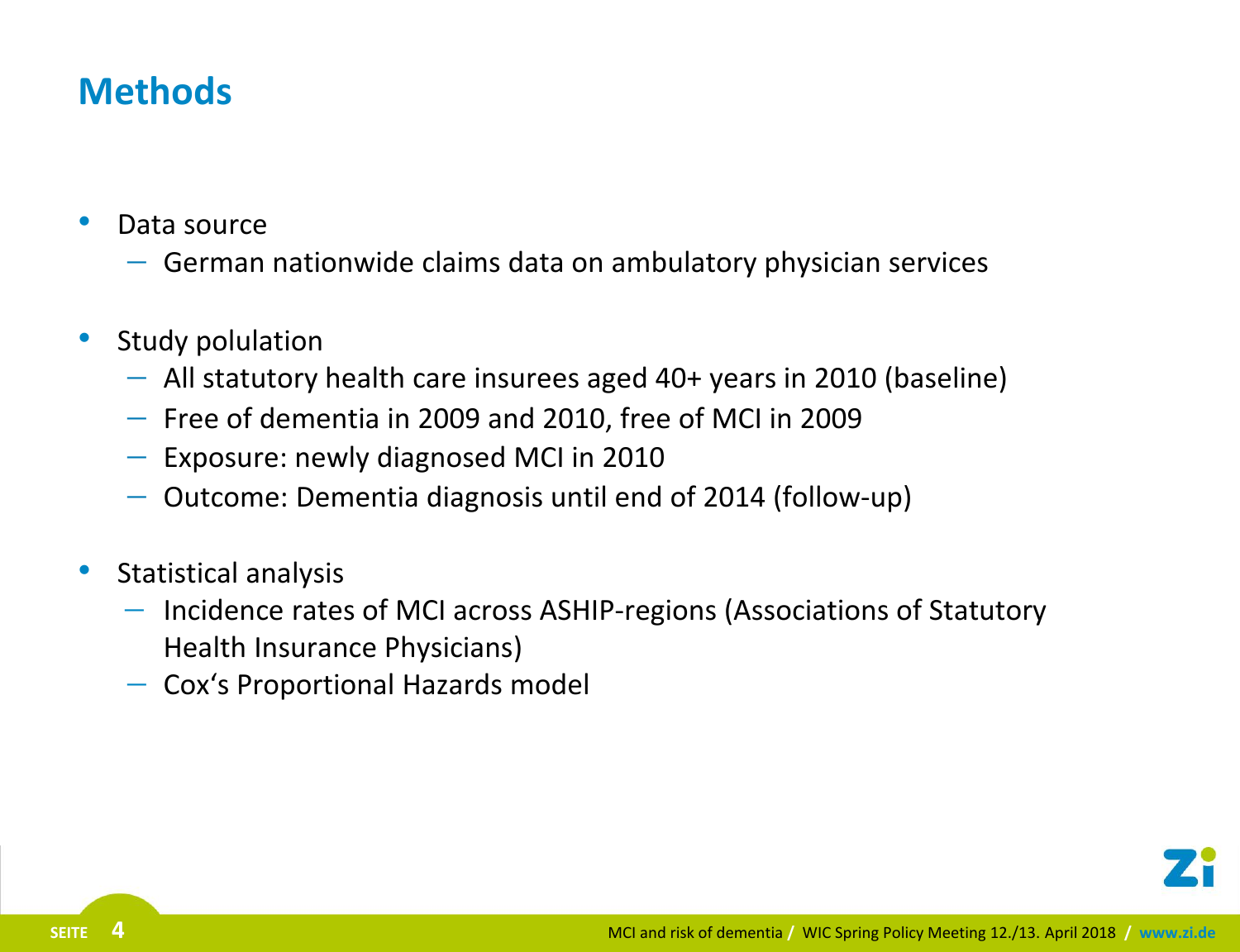### **Results**

#### **General description of the study population**

- 1-year prevalence of MCI: 0.2%
- 1-year cumulative incidence of MCI: 0.04% or 44 per 100,000
- 4-year progression toward dementia: 22%

#### **Variation by region?**

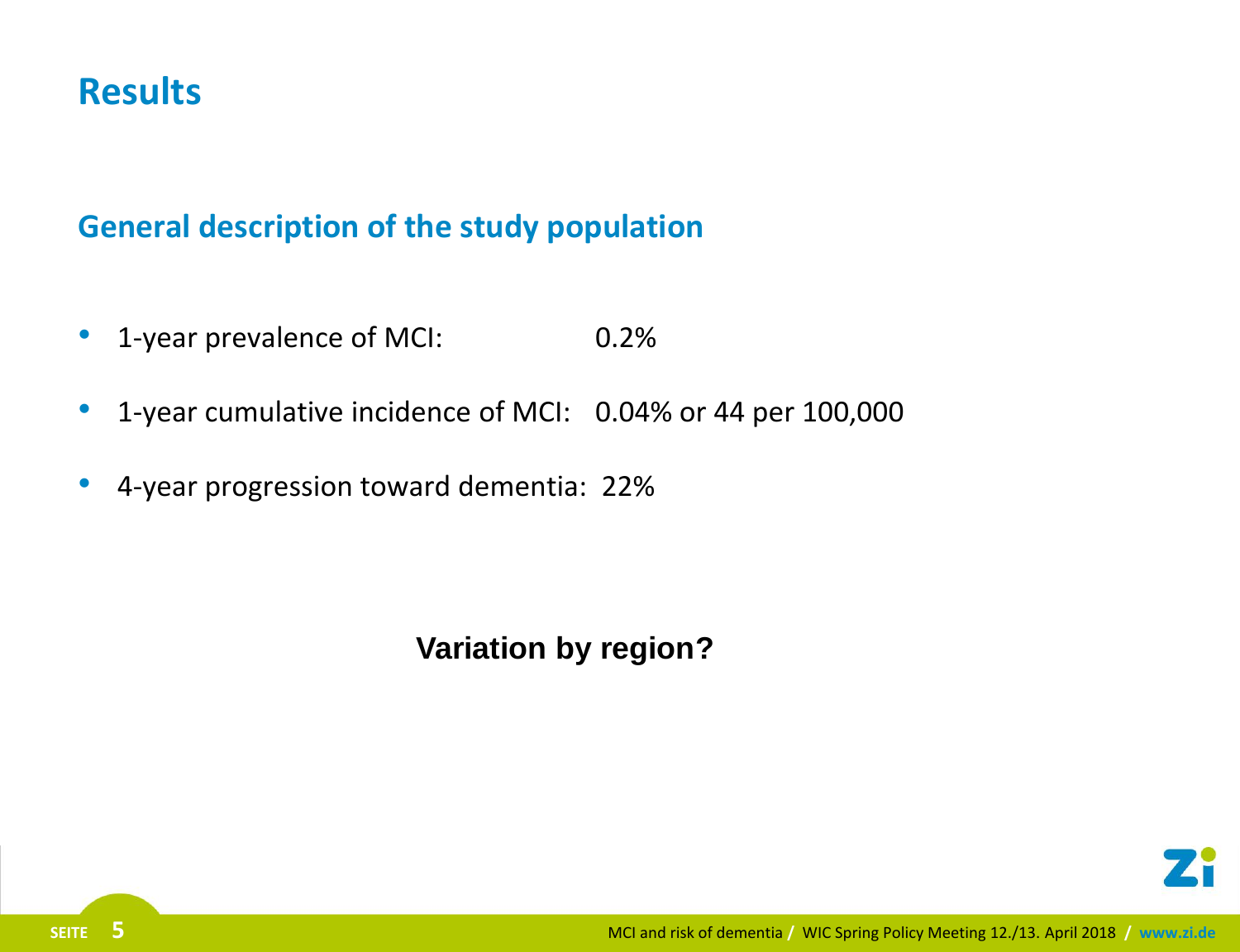### **Results**



#### **Regional variation in cumulative incidence of MCI**

**SEITE 6** MCI and risk of dementia **/** WIC Spring Policy Meeting 12./13. April 2018 **/ www.zi.de**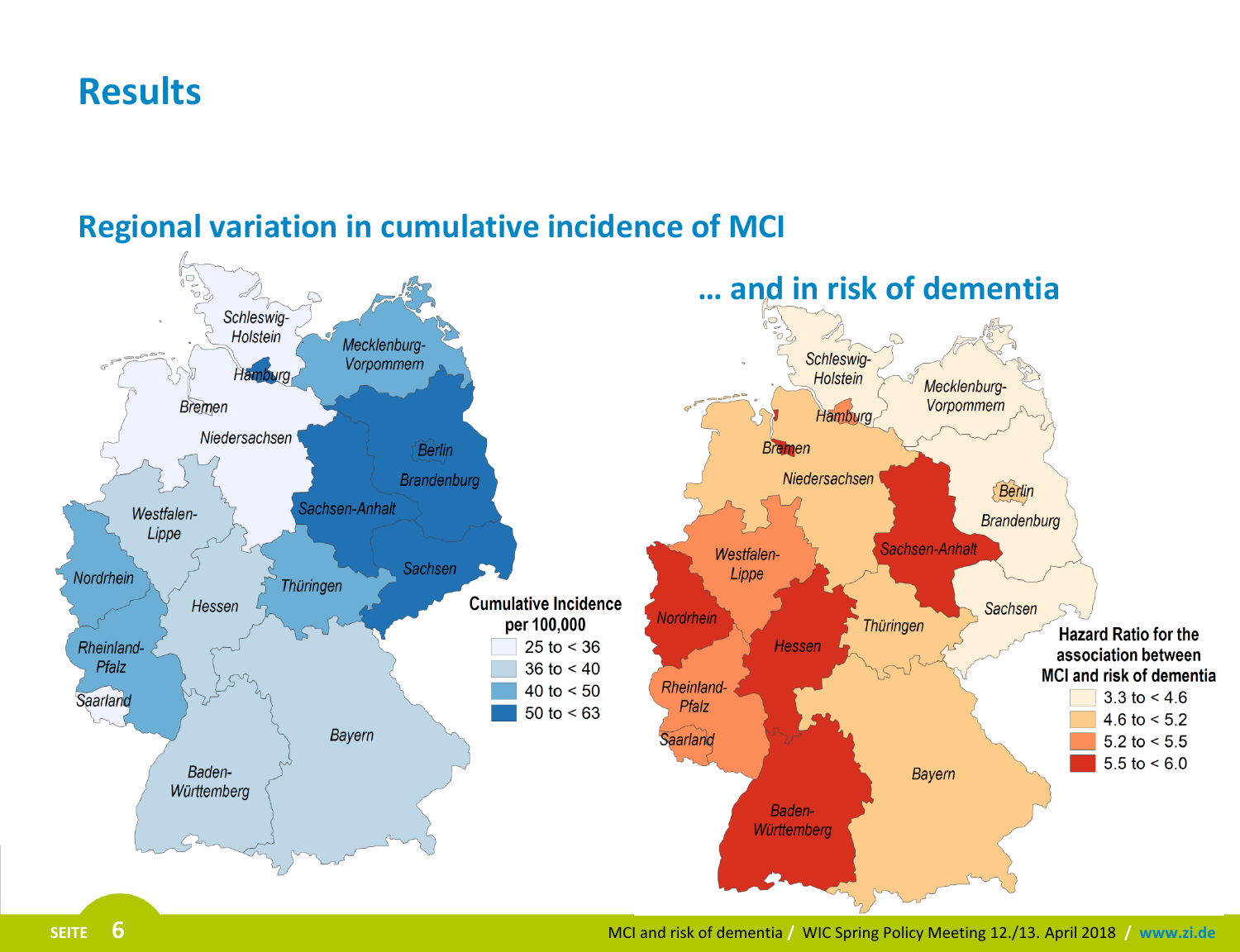### **Results**

#### **Scatter plot of cumulative incidence of MCI and risk of dementia of the 17 ASHIP-regions**



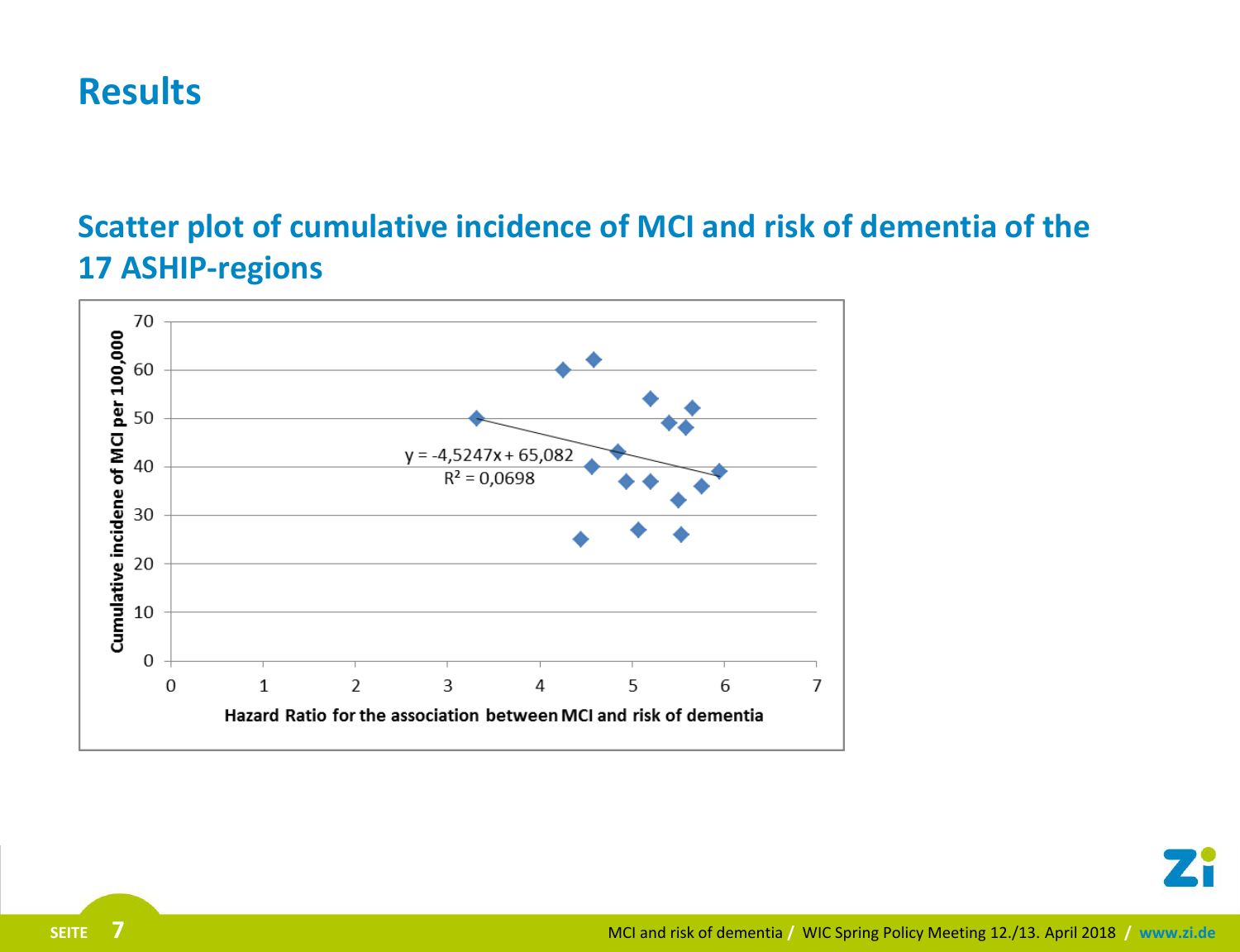### **Summary and outlook**

- Compared to field studies, prevalence and incidence derived from ambulatory claims data is rather low and probably underestimates the true disease occurence. Thus, we cannot rule out selective coding of specific MCI cases (more severe cases, younger cases, … )
- In concordance with other study results, MCI is a strong risk factor for subsequent dementia (conversion rate of about 20-25%)
- Geographical variation in MCI incidence and subsequent dementia risk gives first insights into the possible benefit of early detection. However, quantifying this benefit warrants future research, e. g. distribution of diagnostic processes or therapy of vascular risk factors.

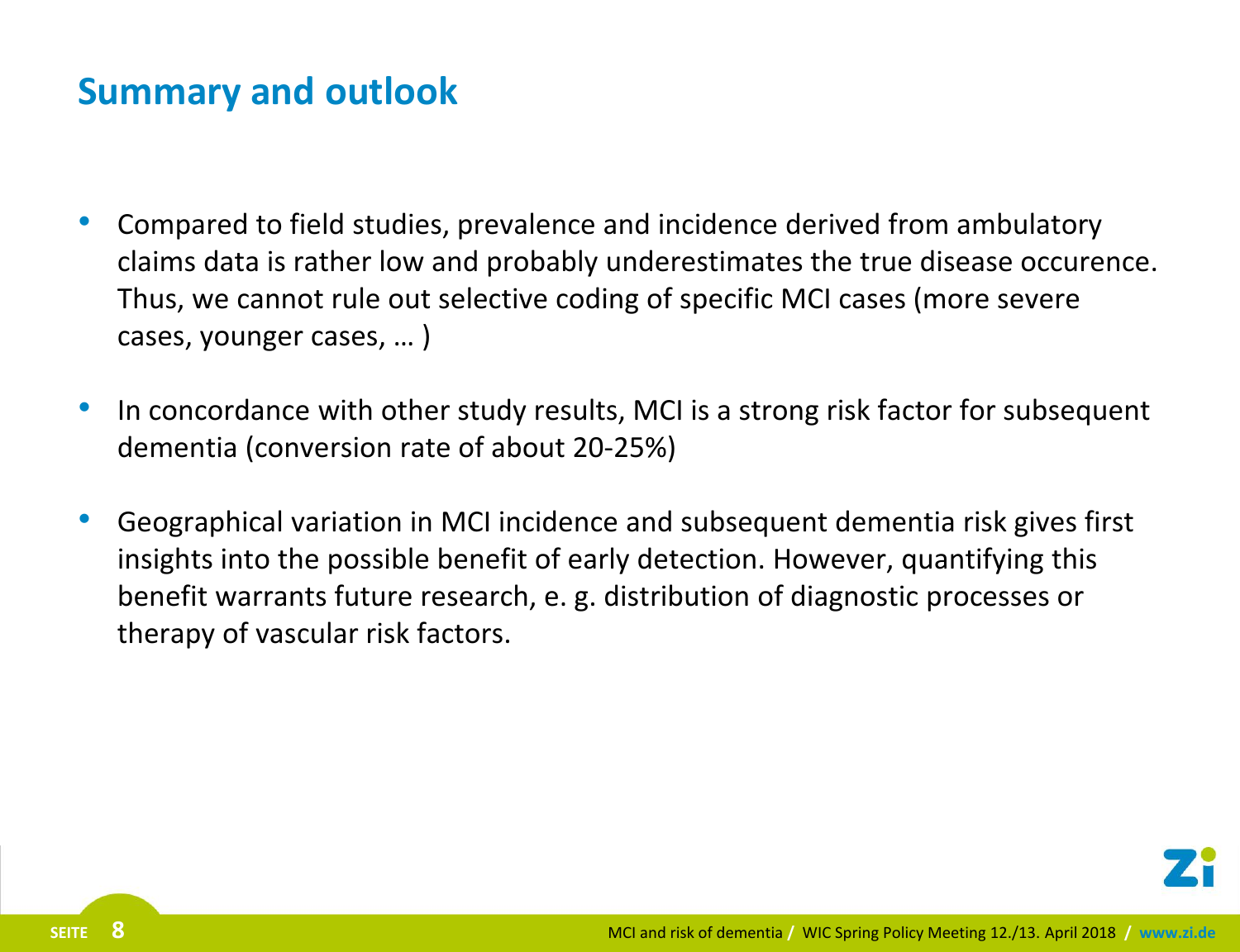### **Acknowlegdements**

**Co-authors:** Michael Erhart Jens Bohlken Maike Schulz Dominik von Stillfried

**Special thanks to: Daniel Schreiber (data management) Ramona Hering (cartography)**